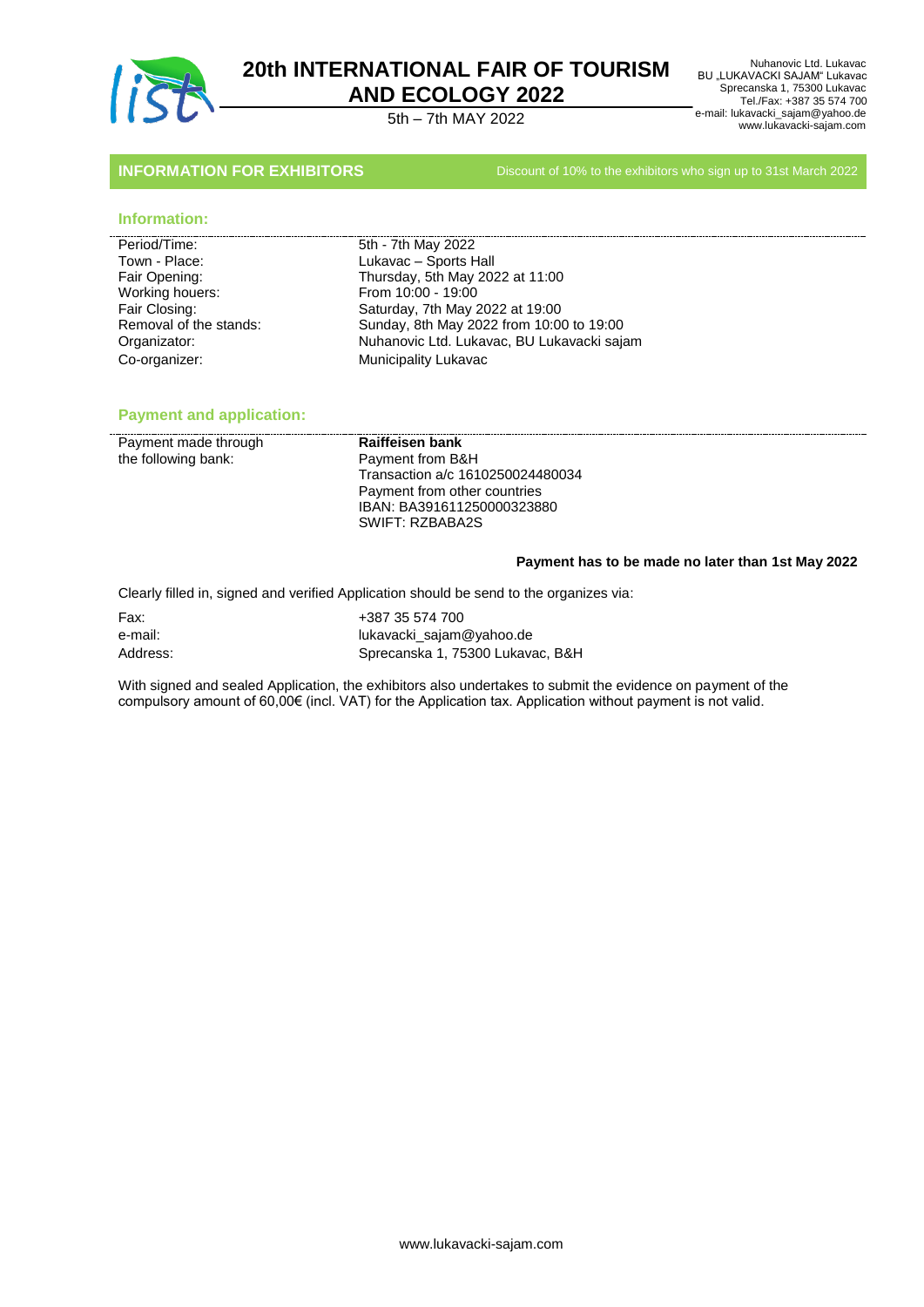

BU "LUKAVACKI SAJAM" Lukavac Sprecanska 1, 75300 Lukavac Tel./Fax: +387 35 574 700 e-mail: lukavacki\_sajam@yahoo.de www.lukavacki-sajam.com 5th – 7th MAY 2022

Nuhanovic Ltd. Lukavac

**APPLICATION FORM Discount of 10% to the exhibitors who sign up to 31st March 2022** 

| <b>Information about exhibitor</b> |      | fill in legibly, in block capitals and mark the " $\overline{\mathbf{\mathsf{M}}}$ " of your choice |       |
|------------------------------------|------|-----------------------------------------------------------------------------------------------------|-------|
| Exhibitor:                         |      |                                                                                                     |       |
| Address:                           |      |                                                                                                     |       |
| VAT/ID Number:                     |      |                                                                                                     |       |
| Telephone:                         | Fax: |                                                                                                     | Mob.: |
| www.                               |      | e-mail:                                                                                             |       |
| Concat person:                     |      | Mob.:                                                                                               |       |

# **Exhibition place order**



**Price: 39€/m<sup>2</sup>** \_\_\_\_\_\_\_\_\_\_\_\_\_\_\_\_m<sup>2</sup> (wooden floor, floor lining without partition walls) **min.12m<sup>2</sup>**

## **Order additional services**

|                  | Electric power (consumption included) |                   |                   | <b>WATER</b>                         |  |      |
|------------------|---------------------------------------|-------------------|-------------------|--------------------------------------|--|------|
| up to 1kW $\Box$ | up to 5kW $\Box$                      | up to 10kW $\Box$ | up to 20kW $\Box$ | - water supplly                      |  | 153€ |
| 77€              | 102€                                  | 128€              | 230€              | - water supply with sink<br>included |  | 205€ |

|                                      | Price   | Number of<br>persons | Day                                    |                                     |                                        |      |      | Pr    |
|--------------------------------------|---------|----------------------|----------------------------------------|-------------------------------------|----------------------------------------|------|------|-------|
| <b>Hostess</b>                       | 26€/dav |                      | $2.\Box$ $3.\Box$<br>.口                | Hall for promotion on<br>fairground |                                        |      |      | 76€/h |
| Hostess speaking<br>foreign language | 36€/dav |                      | $1. \square$ $2. \square$ $3. \square$ | Dav                                 | $1. \square$ $2. \square$ $3. \square$ | Time | from | to    |

| WATFR                                |      |
|--------------------------------------|------|
| - water supplly                      | 153€ |
| - water supply with sink<br>included | 205€ |

### HOSTESS HOSTESS **HALL FOR PROMOTION**

| Day               |            |                                        |      |      |    | Price    |
|-------------------|------------|----------------------------------------|------|------|----|----------|
| $2.\Box$ $3.\Box$ | fairground | Hall for promotion on                  |      |      |    | 76€/hour |
| $2.\Box$ $3.\Box$ | Day        | $1. \square$ $2. \square$ $3. \square$ | Time | from | to |          |

**Note: Prices do not include VAT (17%).**

10% to the space from  $50 - 99$  m<sup>2</sup> 15% to the space from 100 - 179  $m<sup>2</sup>$ 20% to the space from 180 - 299  $m<sup>2</sup>$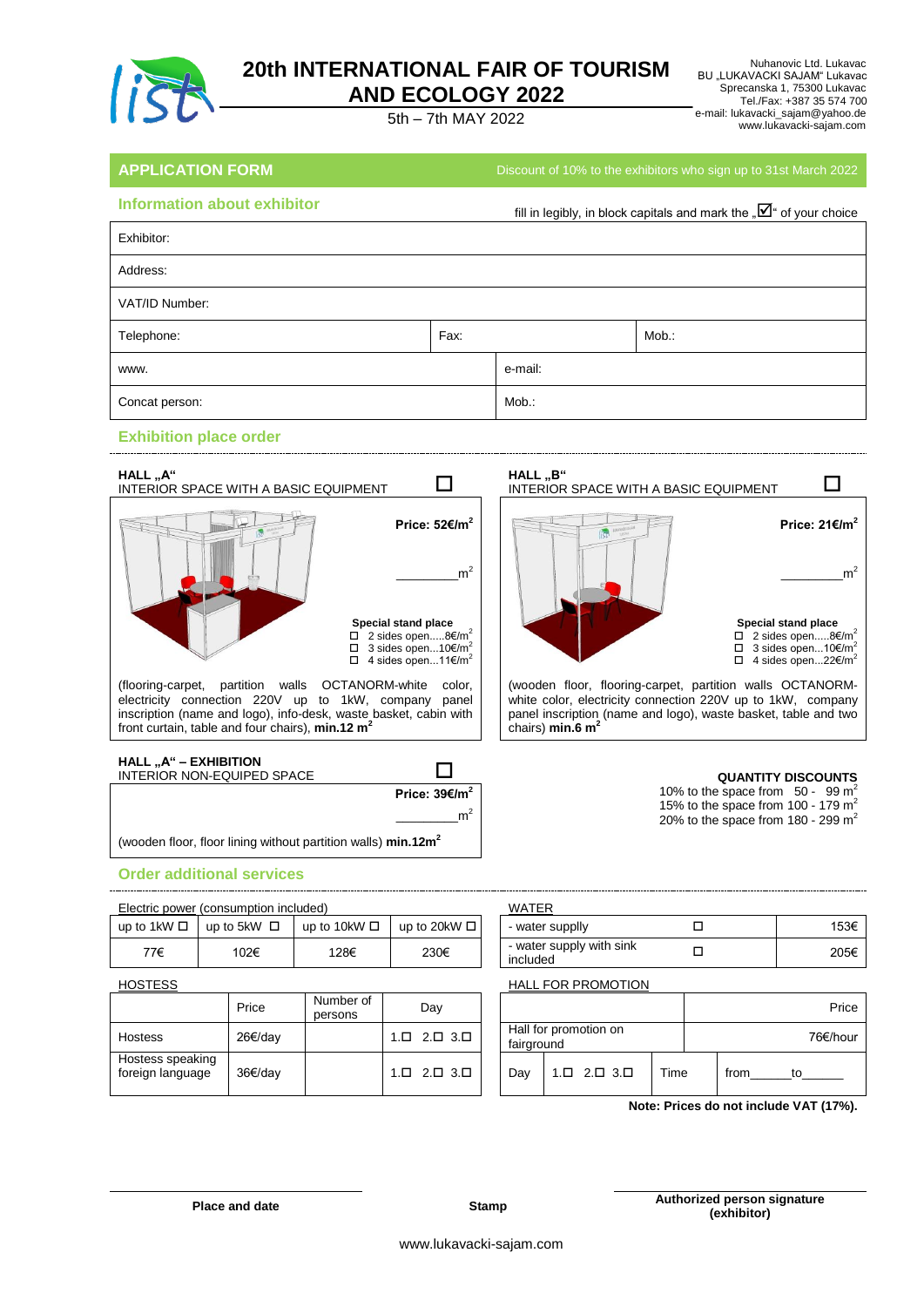

 Nuhanovic Ltd. Lukavac BU "LUKAVACKI SAJAM" Lukavac Sprecanska 1, 75300 Lukavac Tel./Fax: +387 35 574 700 e-mail: lukavacki\_sajam@yahoo.de www.lukavacki-sajam.com 5th – 7th MAY 2022

# ADDITIONAL EQUIPMENT OREDR

|                | <b>ITEM</b>                                    | <b>DIMENSIONS</b>     | <b>LAYOUT</b>                  | <b>PRICE</b>                             | QTY. | ☑          |
|----------------|------------------------------------------------|-----------------------|--------------------------------|------------------------------------------|------|------------|
| $\mathbf{1}$ . | Table - round                                  | $\phi$ 80             |                                | 13€                                      |      |            |
| 2.             | Table - cube                                   | 90x90cm               |                                | 13€                                      |      |            |
| 3.             | Bar table                                      | $\phi$ 60             |                                | 21€                                      |      |            |
| 4.             | Chair                                          |                       |                                | 5€                                       |      |            |
| 5.             | Chair with blue cover                          |                       |                                | 8€                                       |      |            |
| 6.             | Bar chair                                      |                       |                                | 18€                                      |      |            |
| 7.             | Info desk                                      | 50x100x100cm          |                                | 38€                                      |      |            |
| 8.             | Cabinet with key                               | 50x100x100cm          |                                | 41€                                      |      |            |
| 9.             | Showcases high<br>(glazed)                     | 50x100x250cm          |                                | 92€                                      |      |            |
| 10.            | Showcases high<br>(glazed)                     | 100x100x250cm         |                                | 102€                                     |      |            |
| 11.            | Platform                                       | 100x100x50cm          |                                | 38€                                      |      | П          |
| 12.            | Set of shelves                                 | 50x100x250cm          |                                | 61€                                      |      |            |
| 13.            | Mesh partition wall (octanorm)                 | 100x250cm<br>50x250cm |                                | 31€                                      |      |            |
| 14.            | Hanger<br>(only with partition walls)          |                       | $\overline{\phantom{a}}$       | 15€                                      |      |            |
| 15.            | Ceiling structure                              | 100x100cm             |                                | 26€                                      |      |            |
| 16.            | Door                                           | 95x201cm              |                                | 46€                                      |      |            |
| 17.            | Curtain                                        | 100x200cm             |                                | 21€                                      |      |            |
| 18.            | Panel with the company<br>name (black & white) | 200x30cm              | MADI2 SOAN                     | 26€                                      |      | П          |
| 19.            | Panel with the company<br>name (color logo)    | 200x30cm              | <b>IN <sup>UCASS</sup> MAN</b> | 46€                                      |      | П          |
| 20.            | Reflector                                      |                       |                                | 15€                                      |      |            |
| 21.            | TV, DVD                                        |                       |                                | 154€                                     |      |            |
| 22.            | Refrigerator                                   |                       |                                | $61\!\!\cdot\!\!\cdot\!\!\cdot\!\!\cdot$ |      | 1147177701 |

**Note: Prices do not include VAT (17%).**

**Place and time Stamp** 

**Authorized person signature (exhibitor)**

www.lukavacki-sajam.com